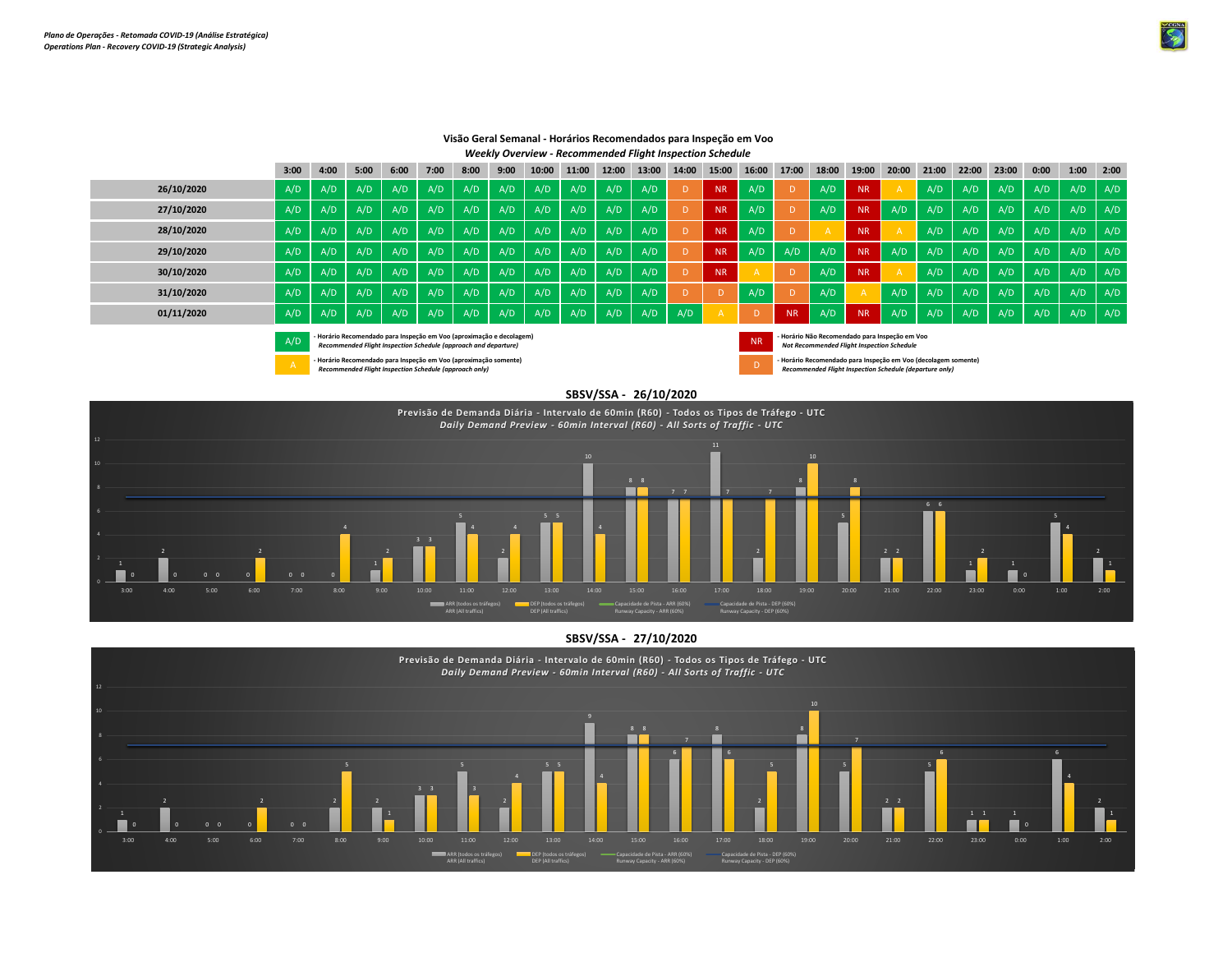

## **SBSV/SSA - 28/10/2020**

**SBSV/SSA - 29/10/2020 Previsão de Demanda Diária - Intervalo de 60min (R60) - Todos os Tipos de Tráfego - UTC** *Daily Demand Preview - 60min Interval (R60) - All Sorts of Traffic - UTC* 8 E۳ 6 1 1 0 0 0 0 3:00 4:00 5:00 6:00 7:00 8:00 9:00 10:00 11:00 12:00 13:00 14:00 15:00 16:00 17:00 18:00 19:00 20:00 21:00 22:00 23:00 0:00 1:00 2:00 ARR (todos os tráfegos) ARR (All traffics) DEP (todos os tráfegos) DEP (All traffics) Capacidade de Pista - ARR (60%) Runway Capacity - ARR (60%) Capacidade de Pista - DEP (60%) Runway Capacity - DEP (60%)

**SBSV/SSA - 30/10/2020**